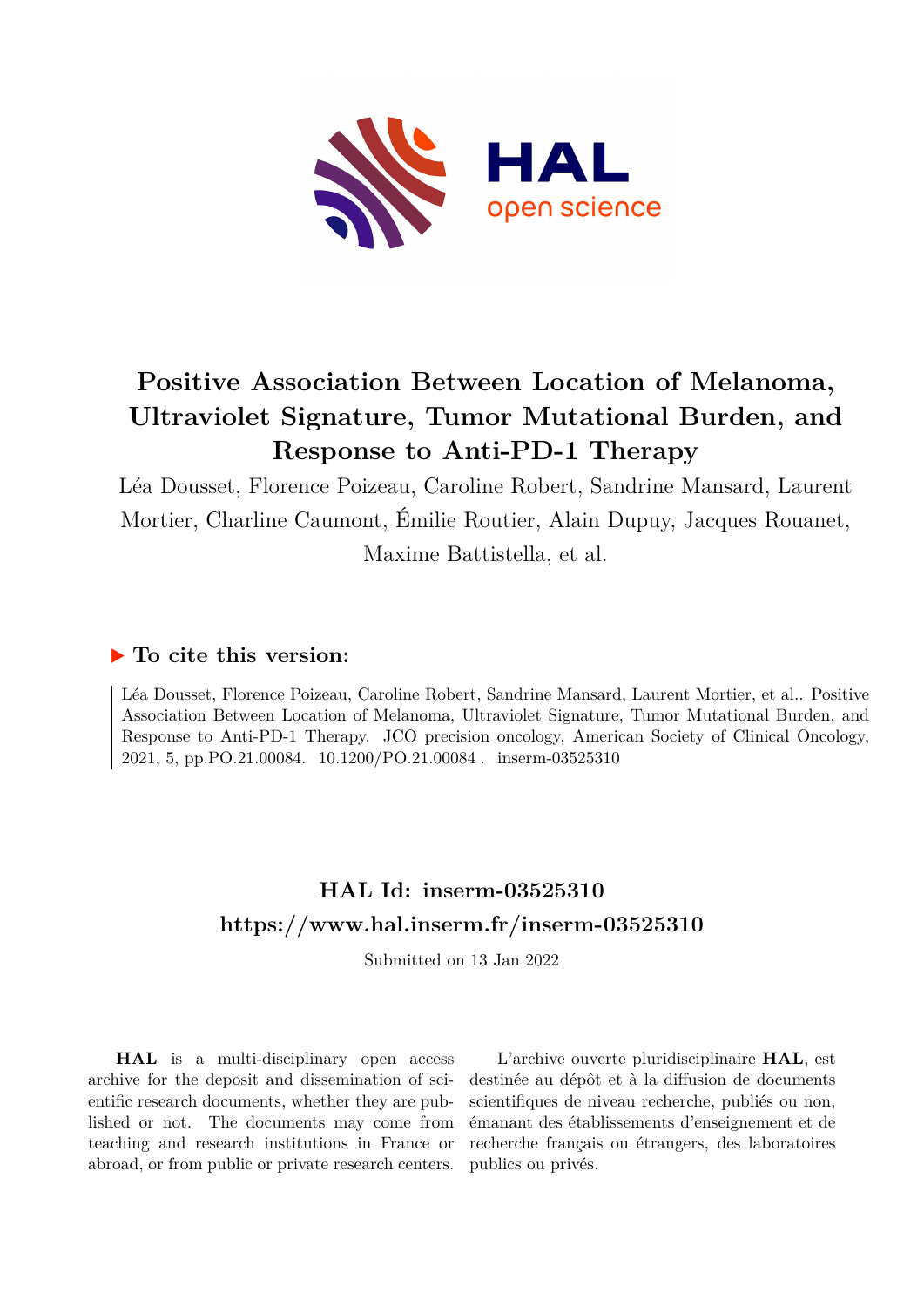# 6 originalreports

## Positive Association Between Location of Melanoma, Ultraviolet Signature, Tumor Mutational Burden, and Response to Anti–PD-1 Therapy

Léa Dousset, MD<sup>1</sup>; Florence Poizeau, MD<sup>2,3</sup>; Caroline Robert, MD, PhD<sup>4</sup>; Sandrine Mansard, MD<sup>5</sup>; Laurent Mortier, MD, PhD<sup>6</sup>; Charline Caumont, MD, PhD<sup>7,8</sup>; Émilie Routier, MD<sup>4</sup>; Alain Dupuy, MD, PhD<sup>2,3</sup>; Jacques Rouanet, MD<sup>5</sup>; Maxime Battistella, MD, PhD<sup>9</sup>; Anna Greliak, MD<sup>6</sup>; David Cappellen, PhD<sup>7</sup>; Marie-Dominique Galibert, MD, PhD<sup>10,11</sup>; Clara Allayous, PhD<sup>12</sup>; Alexandra Lespagnol, MD, PhD<sup>10,11</sup>; Émilie Gerard, MD<sup>1</sup>; Inès Kerneuzet, MD<sup>2</sup>; Séverine Roy, PhD<sup>4</sup>; Caroline Dutriaux, MD<sup>1</sup>; Jean-Philippe Merlio, MD, PhD<sup>7</sup>; Beatrice Vergier, MD, PhD<sup>13</sup>; Alexa B. Schrock, MD, PhD<sup>14</sup>; Jessica Lee, PhD<sup>14</sup>; Siraj M. Ali, MD, PhD<sup>14,15</sup>; Solène-Florence Kammerer-Jacquet, MD, PhD<sup>16,17</sup>; Céleste Lebbé, MD, PhD<sup>12</sup>; Marie Beylot-Barry, MD, PhD<sup>1</sup>; and Lise Boussemart, MD, PhD<sup>2,11</sup>

**PURPOSE** Emerging evidence suggests a correlation between the tumor mutational burden (TMB) and the response to programmed cell death-1 protein (PD-1) monotherapy across multiple cancer types. In skin cancers, as high TMB is mostly because of ultraviolet (UV) exposure, we hypothesized a correlation between the primary melanoma cutaneous location according to sun exposure and response to anti–PD-1 monotherapy.

METHODS The aim of this study was to analyze, in advanced melanoma, the relationship between TMB, locations according to sun exposure, and response to PD-1 inhibitors. We conducted a prospective multicentric analysis, by sequencing the most recent metastatic sample before PD-1 inhibitors using FoundationOne assay.

**RESULTS** One hundred two patients were included, with TMB available for 94 cases. In univariate and multivariate linear regression, TMB was significantly associated with sun-exposed areas of the primary melanoma location and with age (coefficients of the association with log-TMB: non-UV location, -1.05; chronic sunexposed area, 1.12; P value for the location,  $< 10^{-5}$ ; age, 0.021 per year, P value for age, .002). Molecular UV signature present on the metastatic site was associated with higher TMB ( $P = .003$ ). Melanomas bearing a high TMB had a higher probability of response to PD-1 inhibitors compared with melanomas with a low TMB, with a dose-dependent effect following an exponential curve and a negative odds ratio of 0.40 (95% CI, 0.20 to 0.72,  $P = .004$ ) between log-TMB and 6-month progression.

**CONCLUSION** Cumulative sun exposure related to skin location and molecular UV signature present on the metastatic site appear to be relevant biomarkers directly linked to TMB. Because TMB is not yet available to all for routine clinical use, the location of the primary melanoma in a sun-exposed area may play an important role in clinical decisions regarding therapeutic choice.

#### JCO Precis Oncol 5:1821-1829. © 2021 by American Society of Clinical Oncology

Creative Commons Attribution Non-Commercial No Derivatives 4.0 License  $\omega$  (i) s

ASSOCIATED CONTENT

#### [Data Supplement](https://ascopubs.org/doi/suppl/10.1200/PO.21.00084)

Author affiliations and support information (if applicable) appear at the end of this article.

Accepted on November 6, 2021 and published at [ascopubs.org/journal/](http://ascopubs.org/journal/po) [po](http://ascopubs.org/journal/po) on December 16, 2021: DOI [https://doi.](http://ascopubs.org/doi/full/10.1200/PO.21.00084) [org/10.1200/PO.21.](http://ascopubs.org/doi/full/10.1200/PO.21.00084) [00084](http://ascopubs.org/doi/full/10.1200/PO.21.00084)



### **INTRODUCTION**

Immune checkpoint inhibitors (ICIs), including programmed cell death-1 protein (PD-1)/programmed cell death-ligand-1 and cytotoxic T-lymphocyte– associated protein 4 (CTLA-4) inhibitors, have profoundly changed the prognosis of patients in multiple cancer types, including advanced melanoma. $1,2$  PD-1 inhibitors (pembrolizumab and nivolumab) have been approved by the US Food and Drug Administration for metastatic melanoma, and recently in the adjuvant setting in stage III melanoma.<sup>3,4</sup> Although response rates (RR) are durable and remarkable, only approximately 35%-45% of patients benefit from these

costly drugs, but no positive or negative predictive biomarkers are available to date to guide clinicians in the choice of specific therapies. $1,2,5$  Tumor mutational burden (TMB, also known as mutation load) has emerged as a seemingly promising predictive biomarker for  $ICIs^{6-8}$  and is likely to be incorporated into future treatment algorithms for these agents: It reflects the measure of the number of somatic protein-coding base substitution and insertion or deletion mutations occurring in a tumor specimen.<sup>9</sup> Several prior studies have reported a positive predictive value on the efficacy of ICIs in high TMB tumors across multiple cancers, supporting the fact that neoantigen burden

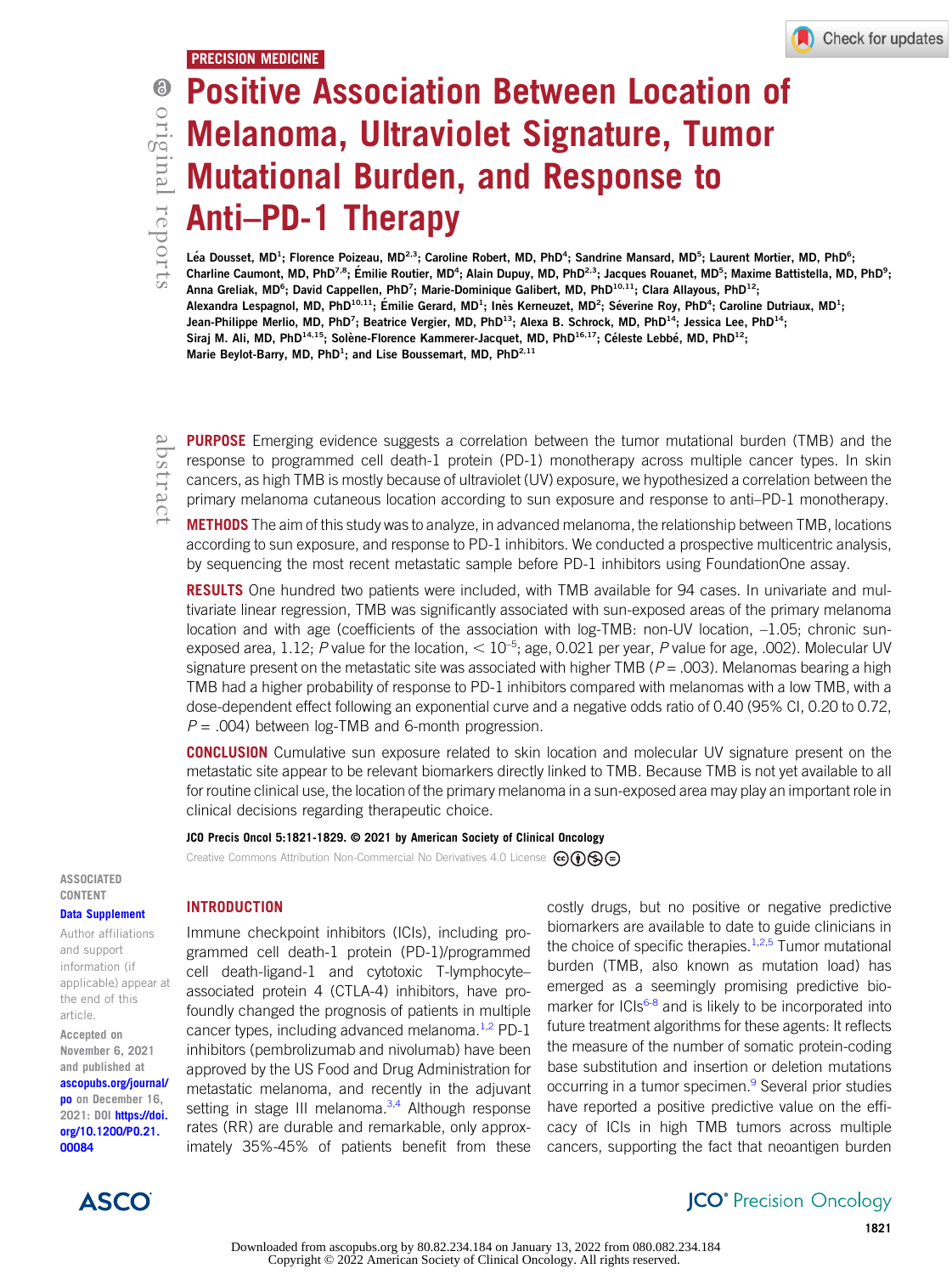#### **CONTEXT**

#### Key Objective

Immune checkpoint inhibitors have profoundly changed the prognosis of patients in multiple cancer types including advanced melanoma; however, predictive biomarkers are needed. Tumor mutational burden (TMB) has emerged as a seemingly promising predictive biomarker but is not accessible to everyone because of no standardized technique.

#### Knowledge Generated

This study showed that the TMB is associated with the primary site of melanoma according to sun exposure, which in turn is a biomarker of response to immune checkpoint inhibitors. Location of primary melanoma could thus be used as an easy-touse proxy of the TMB criterion.

#### Relevance

As long as TMB is not more widely available, age and sun-exposure pattern of the location of primary melanoma can help to make decisions in conjunction with TMB assessment.

influences sensitivity to ICIs, but this measure is not available worldwide for routine clinical use yet. $10-12$ 

In this current study, we analyzed clinical, histologic, and mutational data from patients with advanced melanoma to analyze whether TMB is associated with primary melanoma sun-exposed location, molecular ultraviolet (UV) signature, and response to PD-1 inhibitors.

#### **METHODS**

#### Study Design and Participants

A multicenter prospective study was performed in six academic institutions, hospitals, and cancer centers in France. Patients with advanced melanoma, who underwent a somatic comprehensive genomic FoundationOne assay<sup>9</sup> (Foundation Medicine, Cambridge, MA) were prospectively included. Patients' clinicopathologic characteristics, tumor genomics results, and outcome data were collected. According to the location of the known primary melanoma, we allocated each patient to a group of sun-exposure pattern including chronically sun-exposed area such as head and neck, intermittently sun-exposed area such as trunk, arms, and legs, and sun-protected areas such as feet, soles, toes, genitals, mucosal, and uveal areas. Progression and tumor response to PD-1 inhibitors were assessed according to the RECIST guidelines version  $1.1^{13}$  Informed consent was obtained from all patients. The study was conducted according to the Declaration of Helsinki and Good Clinical Practice guidelines.

#### Next-Generation Sequencing–Based Assessment of Genomic Characteristics

TMB, UV signature, and microsatellite instability status were analyzed on the most recent metastatic sample of the patient available before PD-1 inhibitors. DNA was extracted from formalin-fixed, paraffin-embedded tissue sections to perform comprehensive genomic profiling with FoundationOne Assay in a Clinical Laboratory Improvement Amendments–certified, College of American Pathologists–accredited, New York State–approved laboratory (Foundation Medicine).<sup>14</sup> TMB was calculated by counting the number of synonymous and nonsynonymous mutations (muts) on up to 1.2 megabases (Mb) of sequenced DNA, according to an algorithm that extrapolated to the genome as a whole (muts/Mb). UV signature is dominated by  $C > T$  or  $CC > TT$  transitions and was assigned by analysis of the trinucleotide context and profiled using the Sanger COSMIC signatures of mutational processes in human cancer, as described by Zehir et al.<sup>15</sup> Samples were considered positive for UV signature if there was a  $\geq$  40% fit. UV signature was not analyzed in samples with  $<$  10 assessable alterations.

#### Statistical Analysis

Multiple linear regression models were fit to estimate the TMB according to a set of characteristics of the melanoma and the subject, including the location according to sun exposure. To make the distribution of the TMB consistent with a normal distribution, the TMB was log-transformed (log-TMB). Two patients were excluded because of a TMB equal to zero mut/Mb. Univariate logistic regression analyses were performed to estimate the association between the 3 month and the 6-month progression and the log-TMB. Multivariate analysis was conducted to estimate the association between the 6-month progression and the log-TMB after adjustment for potential confounders. We added a sensitivity analysis excluding mucosal and uveal melanomas or adding combination of anti–CTLA-4 and anti–PD-1. TMB was compared between progressors and nonprogressors using a Mann-Whitney U test. For all statistical analyses, the type 1 error has been set at 5%. All data were analyzed using Rstudio Version 1.0.136 (Rstudio, Inc, Boston, MA).

#### RESULTS

#### Patients' Characteristics

One hundred two patients were prospectively included from six French treatment centers: University Hospital of Bordeaux (n = 32), Gustave Roussy Institute (n = 21), University Hospital of Rennes ( $n = 18$ ), University Hospital of Clermont-Ferrand ( $n = 17$ ), Saint-Louis Hospital-University of Paris ( $n = 11$ ), and University of Lille ( $n = 3$ ), between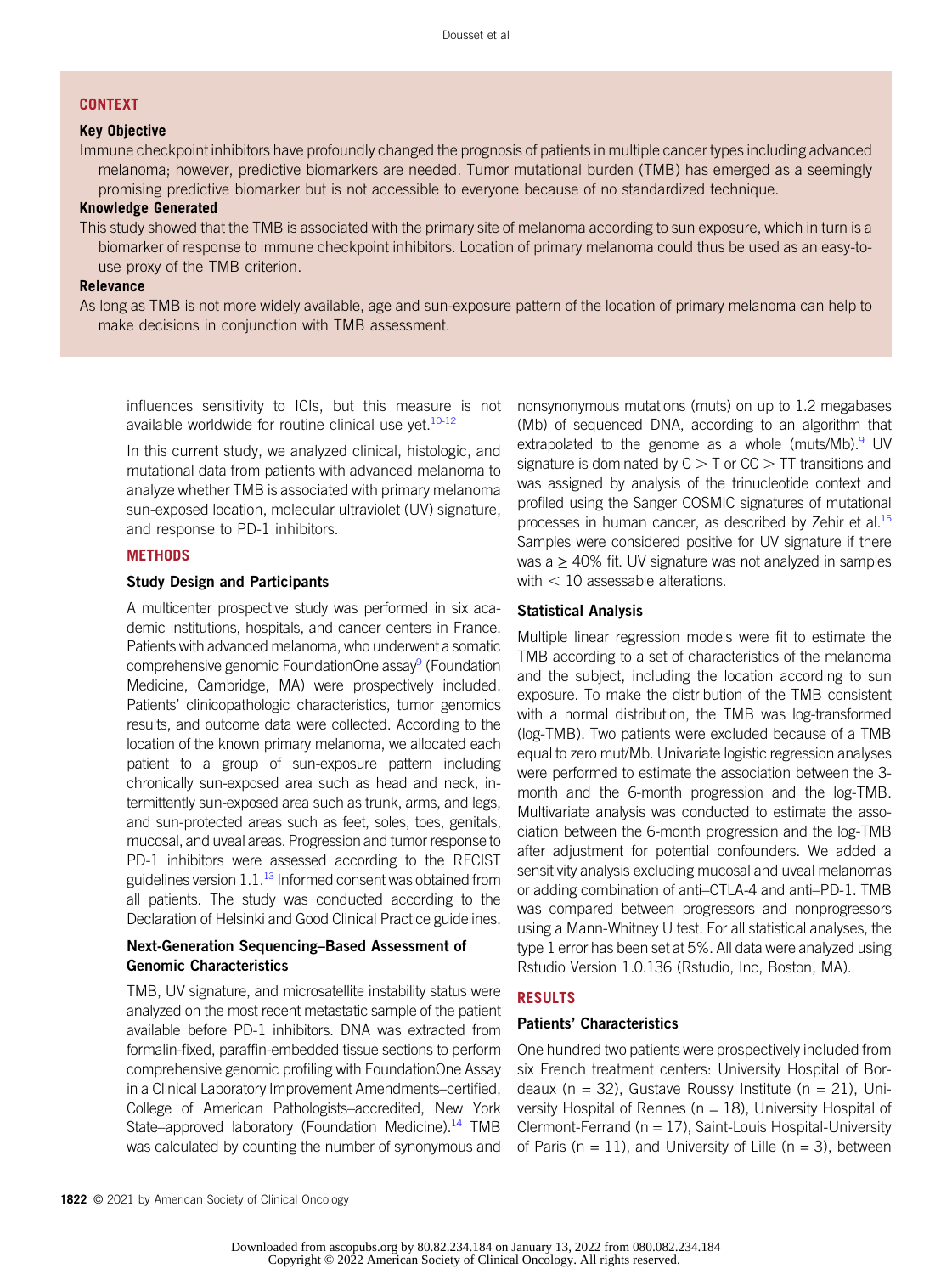October 2017 and June 2019 (Table 1). Median age at diagnosis was 59.3 years (standard deviation [SD] 14.4), with 57% of patients being male. Most melanomas were superficial spreading melanomas ( $n = 37$ ; 36%), followed

|  |  | <b>TABLE 1.</b> Baseline Characteristics of Study Patients |  |  |
|--|--|------------------------------------------------------------|--|--|
|--|--|------------------------------------------------------------|--|--|

| <b>Characteristics</b>                                 | All Patients ( $N = 102$ ) |
|--------------------------------------------------------|----------------------------|
| Age, years                                             |                            |
| Mean (SD)                                              | 59.3 (14.4)                |
| Sex, No. (%)                                           |                            |
| Men                                                    | 57 (55.9)                  |
| Women                                                  | 45 (44.1)                  |
| ECOG PS, No. (%)                                       |                            |
| $\overline{0}$                                         | 50 (49)                    |
| 1                                                      | 26 (25.5)                  |
| $\overline{2}$                                         | 3(2.9)                     |
| LDH, No. (%)                                           |                            |
| Elevated                                               | 16 (15.7)                  |
| Metastatic sites (may have multiple), No. (%)          |                            |
| <b>Brain</b>                                           | 35 (34.3)                  |
| Lung                                                   | 36 (35.3)                  |
| Liver                                                  | 30 (29.4)                  |
| Skin                                                   | 50 (49)                    |
| Evidence of BRAF V600E mutation, No. (%)               | 35 (34.3)                  |
| Tumor type, No. (%)                                    |                            |
| <b>SSM</b>                                             | 37 (36.3)                  |
| Unknown                                                | 20 (19.6)                  |
| Nodular                                                | 17 (16.7)                  |
| <b>ALM</b>                                             | 12 (11.8)                  |
| <b>MM</b>                                              | 9(8.8)                     |
| <b>UM</b>                                              | 5(4.9)                     |
| Others                                                 | 2(2.0)                     |
| <b>Breslow</b>                                         |                            |
| Mean (SD)                                              | 17.8 (15.3)                |
| Ulceration, No. (%)                                    |                            |
| Yes                                                    | 38 (37.3)                  |
| Sun exposure, No. (%)                                  |                            |
| Chronic (face, neck)                                   | 6(5.9)                     |
| Intermittent (trunk, arms, legs)                       | 50 (49)                    |
| Sun-protected areas                                    | 34 (33.3)                  |
| Prior lines of therapy before PD-1 inhibitors, No. (%) |                            |
| 0                                                      | 76 (74.5)                  |
| 1                                                      | 22 (21.6)                  |
| $>1\,$                                                 | 4(3.9)                     |

Abbreviations: ALM, acral lentiginous melanoma; BRAF, v-raf murine sarcoma viral oncogene homolog B1; ECOG PS, Eastern Cooperative Oncology Group performance status; LDH, lactate dehydrogenase; MM, mucosal melanoma; PD-1, programmed cell death-1 protein; SD, standard deviation; SSM, superficial spreading melanoma; UM, uveal melanoma.

by unknown primary ( $n = 20$ ; 19.6%) and nodular types  $(n = 17; 16.8\%)$ . Twelve  $(11.8\%)$  were acral lentiginous melanomas, nine (8.8%) mucosal, five (5%) uveal, one naevocytoid, and one desmoplastic. The v-raf murine sarcoma viral oncogene homolog B1 (BRAF) V600E alterations were detected in 34 cases (34%). 80 patients were treated with anti–PD-1 monotherapy, which was the first-line treatment for  $72.5\%$  of them (n = 58). TMB was assessed in 94 cases (DNA extraction failure in 8 cases). Median TMB was 12.4 muts/Mb (SD, 12.6; range, 0-60 muts/Mb). Its distribution is depicted in the Data Supplement. Corresponding metastatic sites are presented in the Data Supplement. All melanomas were considered microsatellite instability–stable.

#### High TMB Is Associated With Older Age

Advanced-age patients had higher TMB. The coefficient of age with log-TMB in a multivariate regression model was 0.021 (95% CI, 0.008 to 0.034,  $P = .002$ ; Table 2). Sex was not associated with TMB ( $P = .21$ ). BRAF V600E alterations were not statistically correlated with TMB ( $P = .38$ ).

#### High TMB Is Associated With Sun-Exposed Location

The distribution of TMB according to the melanoma location is shown in Figure 1. The mean TMB was 4 muts/Mb (SD, 2.1) for sun-protected areas, 13.6 muts/Mb (SD, 10.9) for intermittently sun-exposed areas, and 37.2 muts/Mb (SD, 16.0) for chronically sun-exposed areas. In univariate analysis, log-TMB was associated with sun-protected areas with a  $-0.95$  coefficient (95% CI,  $-1.32$  to  $-0.57$ ;  $P < 10^{-5}$ ) and chronically sun-exposed areas with a 1.28 coefficient (95% CI, 0.59 to 1.98;  $P < 10^{-5}$ ). After adjustment on age, sex, and BRAF mutational status in a multivariate analysis, log-TMB was significantly associated with location according to sun exposure (sun-protected areas: coefficient  $= -1.05$ , 95% CI, –1.43 to –0.67; chronically sun-exposed areas:

**TABLE 2.** Clinical Determinants of TMB in Advanced Melanoma in Multivariate Analysis

| <b>Characteristics</b>                                            | Coefficient <sup>a</sup> (95% CI) |             |
|-------------------------------------------------------------------|-----------------------------------|-------------|
| Location (ref $=$ intermittent<br>sun-exposed area <sup>b</sup> ) |                                   | $< 10^{-5}$ |
| Sun-protected <sup>c</sup>                                        | $-1.05$ ( $-1.43$ to $-0.67$ )    |             |
| Chronic sun-exposed <sup>d</sup>                                  | 1.12 (0.45 to 1.79)               |             |
| Sex (men)                                                         | $0.22$ (-0.13 to 0.56)            | -21         |
| Age (per year) <sup>e</sup>                                       | $0.021$ (0.008 to 0.034)          | .002        |
| BRAF V600E mutation                                               | $0.13$ (-0.25 to 0.52)            | .49         |

Abbreviations: BRAF, v-raf murine sarcoma viral oncogene homolog B1; TMB, tumor mutational burden.

<sup>a</sup>Coefficient of the multivariate linear regression between log-TMB and clinical characteristics of the melanoma and the patient.

<sup>b</sup>Including trunk (n = 23), arm (n = 6), and leg (n = 19).

<sup>c</sup>Including mucosal (n = 7), uveal (n = 4), foot (n = 7), toes (n = 7), sole ( $n = 4$ ), and genital ( $n = 1$ ).

d Including face ( $n = 4$ ) and neck ( $n = 2$ ). e Continuous variable.

#### JCO Precision Oncology 1823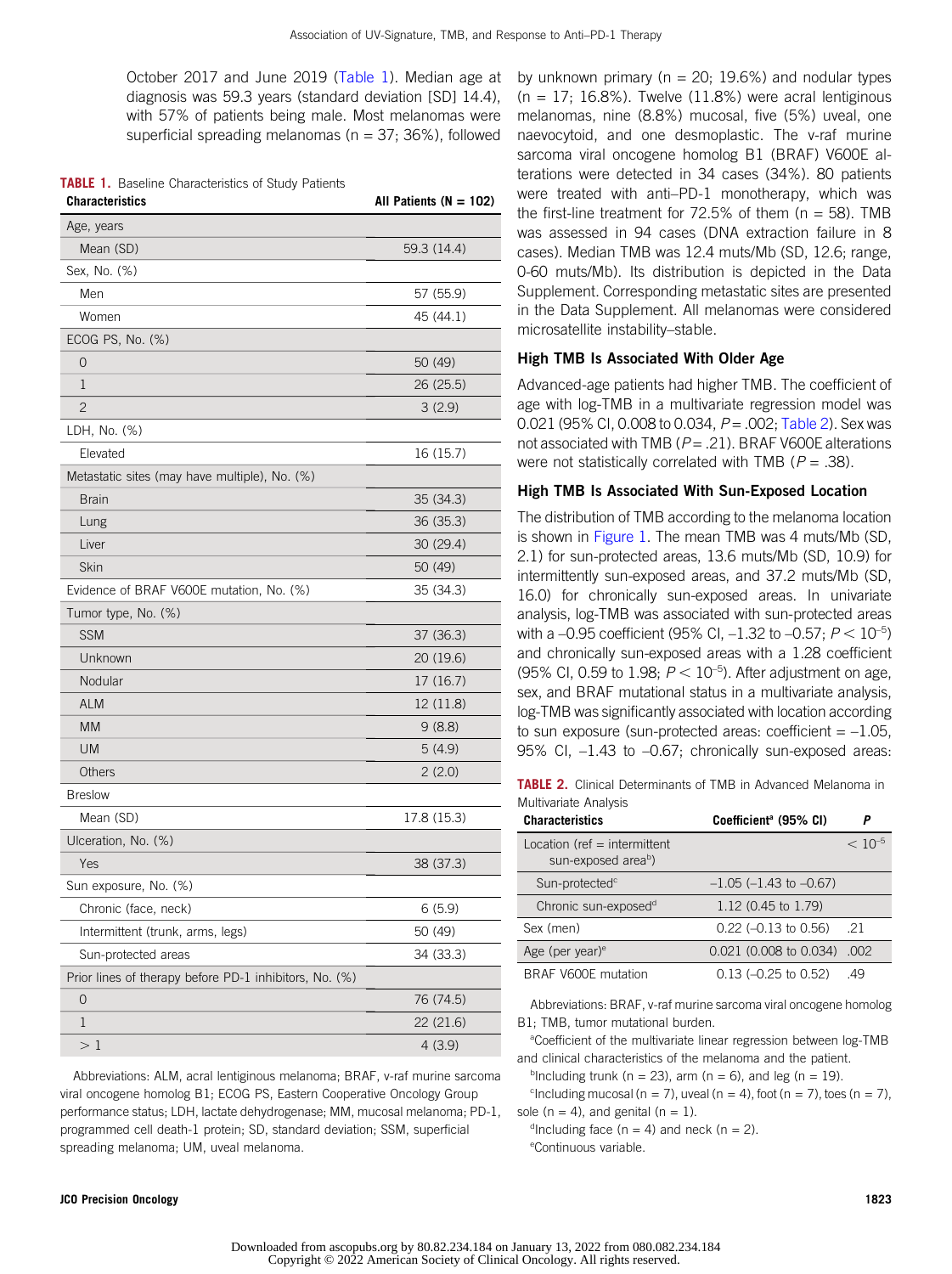

FIG 1. TMB (muts/Mb) measure according to sun exposure of the site of primary melanoma. The median, and the first and third quartiles of the TMB are depicted in boxplots according to the sun exposure of the site of primary melanoma. Patients with unknown site of primary melanoma  $(n = 10)$  were excluded. muts/Mb, mutations per megabases; TMB, tumor mutational burden.

> coefficient = 1.12, 95% CI, 0.45 to 1.79;  $P < 10^{-5}$ , compared with intermittently sun-exposed areas; Table 2).

When a clinical picture of the melanoma scar was available (Fig 2), we observed various signs of past UV exposure, presumably involved in melanoma genesis: pigmentation heterogeneities, sun-induced freckling (lentigines), wrinkles, sagging, and presence of actinic keratoses. Notably, the skin surrounding low TMB melanoma scars were typically devoid of sun damage (Figures 2A and 2B v 2C and 2D).

#### TMB Is Associated With Molecular UV Signature

The tumor DNA canonical mutational signature secondary to UV-exposure was available for 30 melanomas whose TMB reached at least 10 muts/Mb, as shown in the Data Supplement. UV signature was associated with higher log-TMB (coefficient 1.29, 95% CI, 0.48 to 2.10,  $P = .003$ ).

#### Negative Association Between TMB and Progression

For response to PD-1 inhibitors analysis, 22 patients were excluded. Nine did not receive any systemic treatment, two received PD-1 inhibitors as an adjuvant treatment, and 11 received a combination of CTLA-4 and PD-1 inhibitors. Low TMB was strongly associated with progression to PD-1 inhibitors at 3 and 6 months in cutaneous melanomas (3-month mean TMB from progressors v nonprogressors:  $10.2$  v 18.32 muts/Mb,  $P = .02$ ; 6-month mean TMB from progressors v nonprogressors: 10.6 v 19.6 muts/Mb,  $P = .01$ , Fig 3). An inversely exponential relationship was observed when plotting the estimated association between the 6-month progression and the TMB against the centers of the quartiles of the TMB (Data Supplement).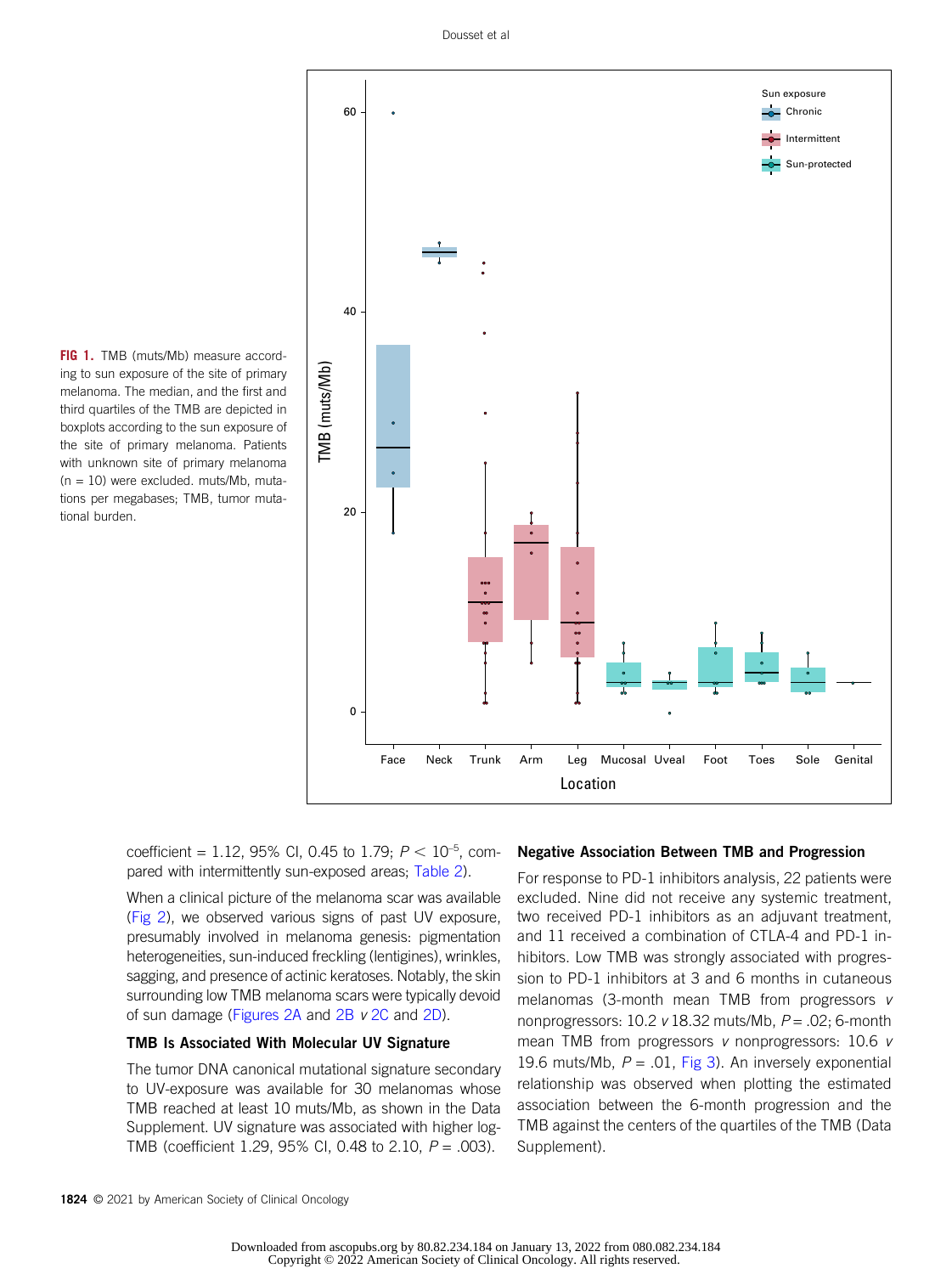FIG 2. TMB and clinical signs of sun exposure. Photographs of the observable clinical signs of sun damage surrounding the scars of primary melanoma excision of four patients: (A) melanoma of the external side of the right foot; TMB 2 muts/Mb DNA; progression disease at 6-month follow-up, (B) melanoma of posterior side of the right calf; TMB 1 mut/Mb DNA; progression disease at 6-month followup, (C) melanoma of the upper back; TMB 45 muts/Mb; complete response at 6-month follow-up, and (D) melanoma of the posterior part of the neck; TMB 44 muts/Mb DNA; complete response at 6-month follow-up. Absence of sun-damaged skin (\*). Sun-induced freckling (black arrow). muts/Mb, mutations per megabases; TMB, tumor mutational burden.



A unit increase in log-TMB, ie, a multiplication of TMB by 2.7 (because  $exp(1) \approx 2.7$ ), changed the odds of 3-month progression by 0.47(95% CI, 0.26 to 0.79,  $P = .007$ ) and 6-month progression by 0.45 (95% CI, 0.24 to 0.77,  $P = .006$ ) in a univariate analysis. These results were confirmed by multivariate analysis, after adjusting for sex, age, BRAF mutation, and treatment line, with a significant negative association of log-TMB with 6-month progression (OR = 0.40, 95% CI, 0.20 to 0.72,  $P = .004$ ), as shown in Table 3. When excluding uveal and mucosal melanoma from the nonexposed group, we found similar results  $(OR = 0.36, 95\% \text{ Cl}, 0.16 \text{ to } 0.69, P = .005, Data Sup$ plement). When including patients receiving a combination of CTLA-4 and PD-1 inhibitors, the negative association was even stronger ( $P = .0009$ ). A direct association between 6-month progression and location according to sun exposure was then analyzed. The association did not reach significance, with an OR of 0.21, 95% CI, 0.02 to 1.38 for sunprotected sites, and 1.15, 95% CI, 0.37 to 3.73 for UV-chronic areas compared with intermittently sun-exposed areas.

#### **DISCUSSION**

Our study identifies a strong association between TMB and cumulative sun exposure related to skin location in advanced melanoma tumors. The TMB in cutaneous melanoma is high compared with other nonmelanoma tumors because of the mutagenic effects of UV exposure.<sup>16-19</sup> We found, to our knowledge, for the first time that both the UV molecular signature present on the metastatic site and the sun exposure on the primary location of the melanoma were associated with higher TMB. This suggests that melanoma metastases carry the UV molecular signature present at their primary site of origin, which is a matter of importance. Similarly, BRAF or neuroblastoma RAS viral oncogene homolog mutations are preserved between primary and metastatic melanoma, explaining why the initial melanoma is used for BRAF analysis before treatment.<sup>20</sup> Therefore, one may hypothesize that when TMB measure is not available, the molecular UV signature on the primary melanoma or various signs of past UV exposure have to be considered.

We also analyzed TMB according to histologic subtypes. Although acral, uveal, or mucosal melanomas had different genetic alterations, and tumor behaviors, TMB values were similar between subgroups varying between 0 and 9 muts/ Mb. These results are in accordance with those reported in the literature, $2^{1-24}$  as uveal melanomas had the lowest TMB and the poorest RR to PD-1 inhibitors (overall survival 3.6% and median progression-free survival 2.6 months). $25 \text{ In}$ acral and mucosal melanomas, where the RR is lower compared with other melanoma subtypes,<sup>26</sup> higher degrees of aneuploidy and lower numbers of mutagenic drivers may allow a biologic situation where TMB does not need to be

Downloaded from ascopubs.org by 80.82.234.184 on January 13, 2022 from 080.082.234.184 Copyright © 2022 American Society of Clinical Oncology. All rights reserved.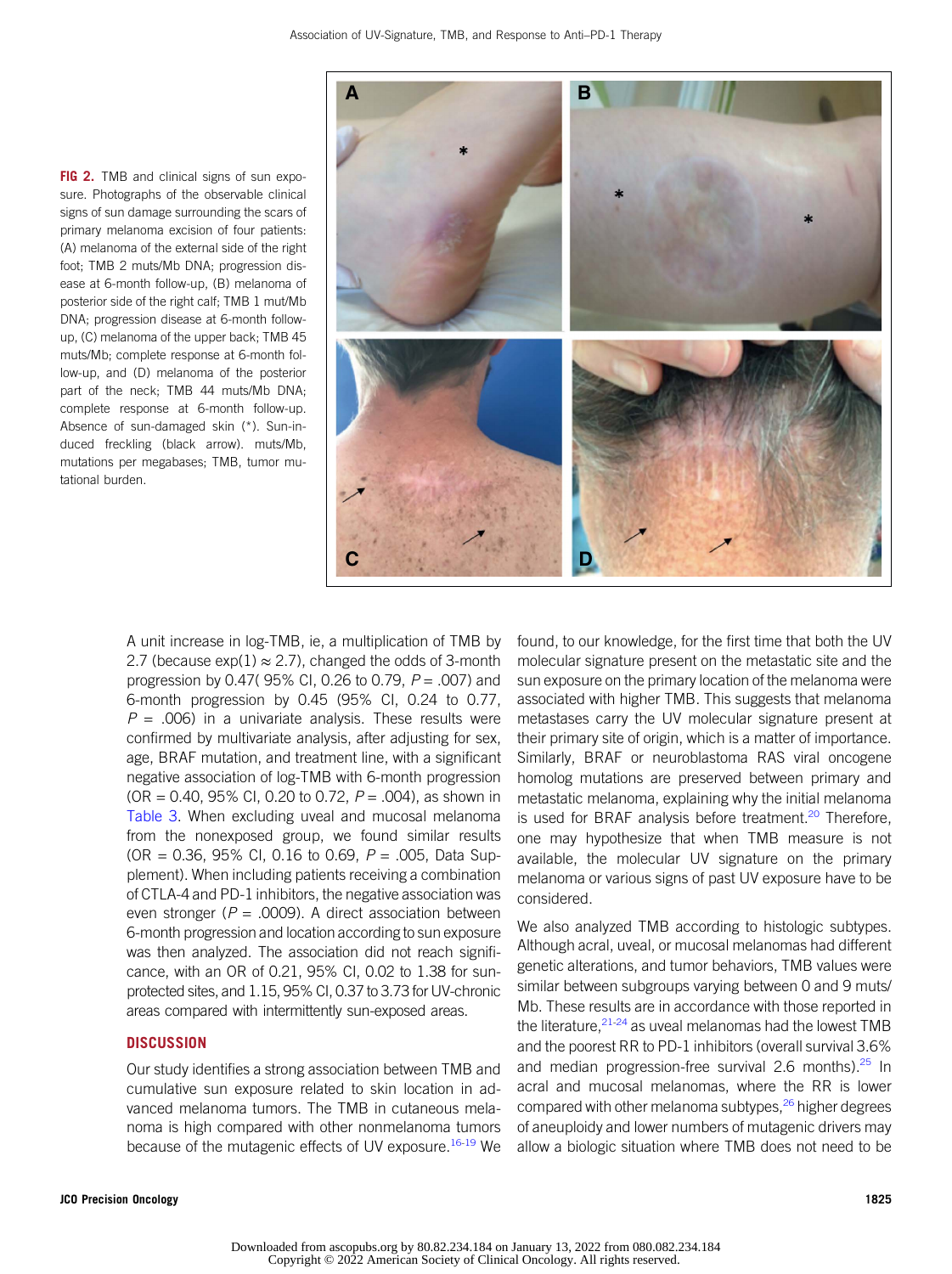

FIG 3. Dotplot comparing TMB for patients receiving PD-1 inhibitors who progressed or not after 6 months of treatment (restricted to cutaneous melanomas). The sun exposure of the site of primary melanoma is represented. Mean TMB and SD are provided (crossbars). muts/Mb, mutations per megabases; PD-1, programmed cell death-1 protein; SD, standard deviation; TMB, tumor mutational burden.

high for tumorigenesis and propagation. $27$  In our study, TMB was higher in chronically sun-exposed areas compared with intermittently sun-exposed sites. Recent works showed that desmoplastic melanoma, known to be a specific UV-related melanoma, had a high mutational

TABLE 3. Association of Characteristics of Patient and Tumor With 6-Month Progression in Patients With Advanced Melanoma Receiving Anti–PD-1 Monotherapy in Multivariate Analysis

6-Month Progression

|                                             | 5.111                         |      |  |
|---------------------------------------------|-------------------------------|------|--|
| <b>Patients and Tumors' Characteristics</b> | OR (95% CI)                   |      |  |
| Log-TMB <sup>a</sup> (n = 71)               | $0.40$ (0.20 to 0.72)         | .004 |  |
| Sex (men)                                   | $0.61$ (0.20 to 1.82)         | .38  |  |
| Age (per year) $a$                          | $0.95(0.88 \text{ to } 1.01)$ | .14  |  |
| BRAF V600E mutation                         | 2.32 (0.59 to 11.12) .25      |      |  |
| Treatment line (second or higher)           | $0.32$ (0.07 to 1.31)         | .12  |  |

Abbreviations: BRAF, v-raf murine sarcoma viral oncogene homolog B1; PD-1, programmed cell death-1 protein; TMB, tumor mutational burden.

a Continuous variable.

1826 © 2021 by American Society of Clinical Oncology

burden and a significant clinical benefit of PD-1 inhibitors with strong UV signature.<sup>11,28,29</sup> Our cohort confirms these associations across all melanoma subtypes: UV signature was exponentially and significantly associated with higher TMB. Not surprisingly, the BRAF V600E mutation was not associated with a higher TMB in our results, in accordance with the literature as only V 600K mutants are typically UVinduced and associated with higher mutational loads.<sup>30</sup> To go even further, we recently proposed pericicatricial sunexposure pattern of the skin around the primary melanoma, as a directly accessible surrogate marker for TMB, to predict response to systemic treatments, in two independent studies including more than 900 patients.<sup>31,32</sup>

Another important finding of this study is the positive association between advanced age and higher TMB  $(P = .002)$ . A few studies reported an association between age and TMB, but these studies encompassed smaller cohorts and covered multiple solid tumors.<sup>12,33</sup> In cancer biology, chronic sun exposure over years permits the accumulation of sun damage, and this may correlate with age of melanoma diagnosis.

Therefore, one may suggest the use of multiple criteria, including age, pattern of sun-exposure area, and signs of past UV exposure around melanoma scar, to clinically approach TMB value.

We also confirmed TMB as a predictive biomarker for response to PD-1 inhibitors, with a significant negative association of log-TMB with 6-month progression in the multivariate analysis, even when excluding uveal and mucosal melanomas from the nonexposed group of patients. These results are in accordance with several studies showing a significant correlation between TMB and the objective response rate.<sup>7,34-36</sup> Furthermore, several authors sought to estimate a TMB cutoff in the metastatic melanoma population. $37,38$  A universal definition of high TMB is difficult to propose, as TMB cutoff points vary across cancer types, and may also differ as no standardized technique is available. $38-41$  In our study, we showed an inversely exponential relationship between TMB and progression under PD-1 inhibitors, with a dose-dependent proportional effect rather than a threshold effect. This finding is relevant because it means that suggesting a TMB cutoff value has no statistical and biologic rationale in patients with melanoma. Another study highlighted an exponential relationship between TMB and objective response rate to PD-1 inhibitors, but the correlation was analyzed across different types of cancers only.<sup>42</sup> This can be applied to individual patient care or counseling: although a high TMB should favor single anti–PD-1 immunotherapy, an intermediate TMB may favor combined immunotherapies (anti–PD-1 plus anti–CTLA-4 or anti–lymphocyte activation gene-3), whereas a low TMB may predict a prolonged response to targeted therapy as shown for lung cancer<sup>43</sup> because of fewer subclones able to lead to clinical resistance under selective pressure. Thus, TMB will be of great help in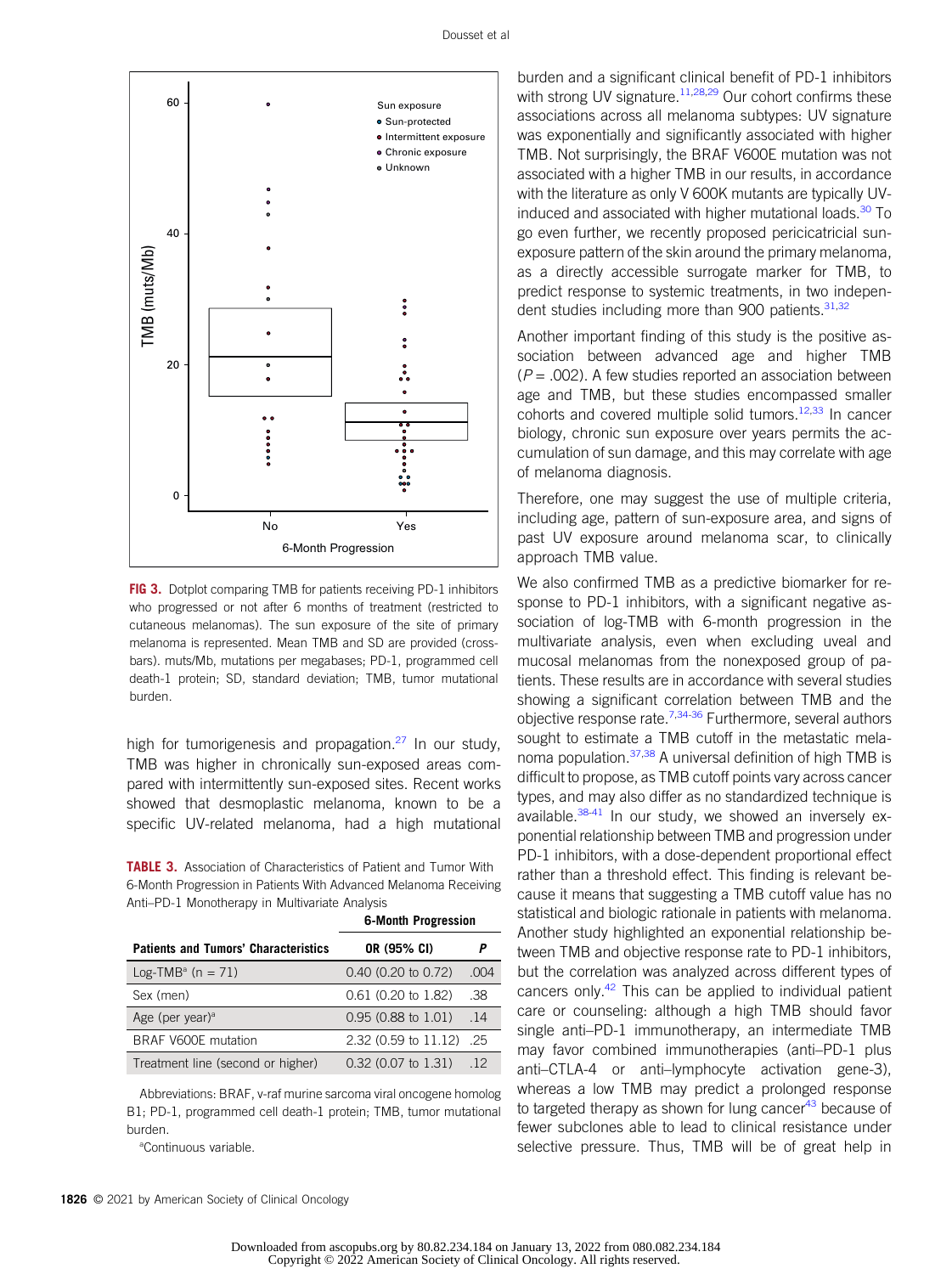optimizing the choice of first-line treatment, which is currently restricted to administration mode (oral v intravenous delivery) or side-effect preferences. This predictive biomarker might even one day avoid wide re-excisions in patients with thick melanomas who are predicted long-term responders to adjuvant or neoadjuvant anti–PD-1 therapy.

In conclusion, we showed a specific and significant relationship between the location of the melanoma according to sun exposure and TMB, turning the location into an easy-

#### **AFFILIATIONS**

<sup>1</sup> Department of Dermatology, University Hospital of Bordeaux, Bordeaux, France

2 Department of Dermatology, Pontchaillou Hospital, CHU de Rennes, Rennes, France

<sup>3</sup>Univ Rennes, EA 7449 REPERES [Pharmacoepidemiology and Health Services Research], Rennes, France

<sup>4</sup>Institut de Cancérologie Gustave Roussy et Université Paris-Saclay, Villejuif, France

5 Department of Medical Oncology, Estaing Hospital, Clermont-Ferrand, France

<sup>6</sup>Department of Dermatology, CHU de Lille, Université de Lille, Lille, France

<sup>7</sup> Department of Tumor Pathology and Tumor Bank, University Hospital of Bordeaux, France

8 INSERM U1053, UMR Bariton, Bordeaux University, Bordeaux, France <sup>9</sup> Department of Pathology, AP-HP, Saint-Louis University Hospital, Paris, France

<sup>10</sup>Hospital University of Rennes, Department of Molecular Genetics and Genomic, Rennes, France

<sup>11</sup>Université Rennes, CNRS, IGDR, UMR 6290, Rennes, France

 $12$ Université de Paris, AP-HP Dermatology Department, INSERM U976, Saint-Louis Hospital, France

13Department of Pathology, University Hospital of Bordeaux, Bordeaux, France

14Foundation Medicine, Inc, Cambridge, MA

<sup>15</sup>EQRX Inc, Cambridge, MA

<sup>16</sup>Université Rennes, Inserm, EHESP (Ecole des Hautes Etudes en Santé Publique), IRSET (Institut de recherche en santé, environnement et travail), UMR 1085, Rennes, France

<sup>17</sup>Department of Pathology, CHU de Rennes, Rennes, France

#### CORRESPONDING AUTHOR

Lise Boussemart, MD, PhD, Department of Dermatology, Hotel Dieu, 1 place Alexis Ricardeau, F-44000 Nantes, France; e-mail: [lise.](mailto:lise.boussemart@chu-nantes.fr) [boussemart@chu-nantes.fr.](mailto:lise.boussemart@chu-nantes.fr)

#### EQUAL CONTRIBUTION

L.D. and F.P. contributed equally as first authors. M.B.-B. and L.B. contributed equally as last senior authors.

#### AUTHOR CONTRIBUTIONS

Conception and design: Léa Dousset, Florence Poizeau, Jean-Philippe Merlio, Lise Boussemart

Provision of study materials or patients: Caroline Robert, Laurent Mortier, Charline Caumont, Jacques Rouanet, Maxime Battistella, David Cappellen, Inès Kerneuzet, Jean-Philippe Merlio, Solène-Florence Kammerer-Jacquet, Marie Beylot-Barry

Collection and assembly of data: Léa Dousset, Florence Poizeau, Sandrine Mansard, Charline Caumont, Emilie Routier, Jacques Rouanet, Maxime ´ Battistella, Anna Greliak, David Cappellen, Clara Allayous, Alexandra

to-use proxy of the TMB criterion. Furthermore, our study suggests that melanomas bearing a high TMB have a higher probability of response to immunotherapy compared with melanomas with a low TMB, with a dose-dependent effect following an exponential curve. Although it remains to be confirmed on larger settings, clinical criteria such as signs of sun exposure around the initial scar, or UV molecular signature, may be valuable for clinical decision making in conjunction with TMB assessment.

Lespagnol, Emilie Gerard, Inès Kerneuzet, Séverine Roy, Caroline Dutriaux, Jean-Philippe Merlio, Alexa B. Schrock, Jessica Lee, Lise Boussemart

Data analysis and interpretation: Léa Dousset, Florence Poizeau, Caroline Robert, Laurent Mortier, Charline Caumont, Alain Dupuy, David Cappellen, Marie-Dominique Galibert, Jean-Philippe Merlio, Beatrice Vergier, Siraj M. Ali, Solène-Florence Kammerer-Jacquet, Céleste Lebbé, Marie Beylot-Barry, Lise Boussemart

Manuscript writing: All authors

Final approval of manuscript: All authors

Accountable for all aspects of the work: All authors

#### AUTHORS' DISCLOSURES OF POTENTIAL CONFLICTS OF INTEREST

The following represents disclosure information provided by authors of this manuscript. All relationships are considered compensated unless otherwise noted. Relationships are self-held unless noted. I = Immediate Family Member,  $Inst = My$  Institution. Relationships may not relate to the subject matter of this manuscript. For more information about ASCO's conflict of interest policy, please refer to [www.asco.org/rwc](http://www.asco.org/rwc) or [ascopubs.](http://ascopubs.org/po/author-center) [org/po/author-center.](http://ascopubs.org/po/author-center)

Open Payments is a public database containing information reported by companies about payments made to US-licensed physicians [\(Open](https://openpaymentsdata.cms.gov/) [Payments](https://openpaymentsdata.cms.gov/)).

#### Léa Dousset

Consulting or Advisory Role: Novartis Travel, Accommodations, Expenses: MSD Oncology

#### Caroline Robert

Consulting or Advisory Role: Roche, Bristol Myers Squibb, Novartis, Pierre Fabre, MSD, Sanofi, AstraZeneca, Pfizer

#### Sandrine Mansard

Consulting or Advisory Role: Novartis, Sanofi Travel, Accommodations, Expenses: Bristol Myers Squibb, Pierre Fabre, Novartis

#### Laurent Mortier

Honoraria: BMS France, MSD Oncology, Novartis Research Funding: MSD Oncology (Inst), Pierre Fabre (Inst) Travel, Accommodations, Expenses: Roche/Genentech, Novartis, Bristol Myers Squibb, Roche/Genentech

#### Alain Dupuy

Consulting or Advisory Role: Sanofi Travel, Accommodations, Expenses: Sanofi, UCB

#### Maxime Battistella

Honoraria: Takeda, LEO Pharma, Kyowa Kirin International Consulting or Advisory Role: Innate Pharma, Bristol Myers Squibb France, Kyowa Kirin International Research Funding: Takeda, Kyowa Kirin International Travel, Accommodations, Expenses: Roche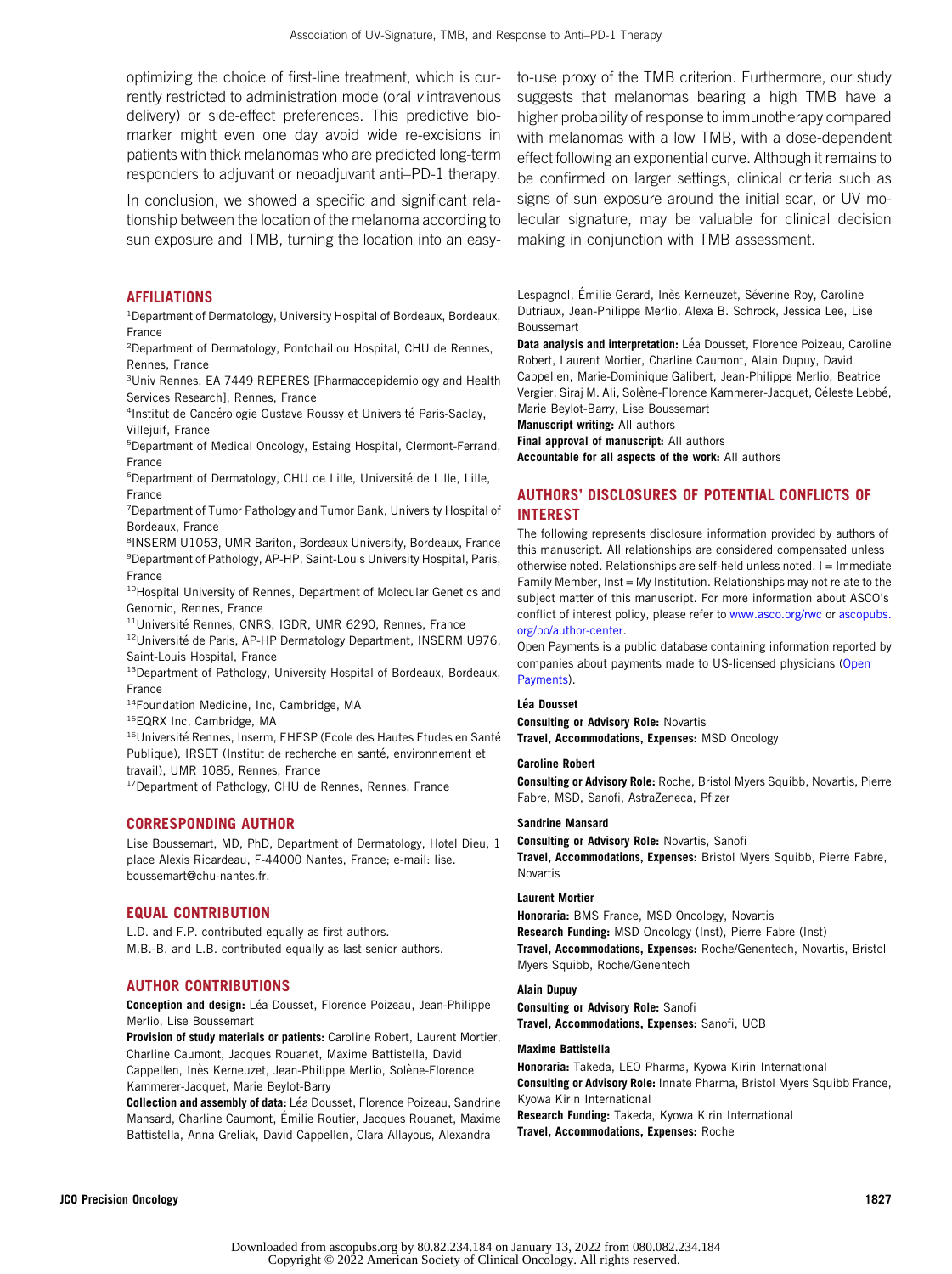#### Marie-Dominique Galibert Honoraria: Pierre Fabre, AstraZeneca, Roche/FMI, Amgen

Clara Allayous

Travel, Accommodations, Expenses: Bristol Myers Squibb, Amgen

#### Caroline Dutriaux

Honoraria: Bristol Myers Squibb, MSD, Novartis, Pierre Fabre Consulting or Advisory Role: Bristol Myers Squibb, MSD, Novartis, Pierre Fabre

Travel, Accommodations, Expenses: Bristol Myers Squibb, MSD, Novartis, Pierre Fabre

#### Alexa B. Schrock

Employment: Foundation Medicine Stock and Other Ownership Interests: Foundation Medicine, Roche

#### Jessica Lee

Employment: Foundation Medicine Stock and Other Ownership Interests: Foundation Medicine, Roche

#### Siraj M. Ali

Employment: Foundation Medicine, EQRX

Leadership: Incysus, Elevation Oncology, Pillar Biosciences Stock and Other Ownership Interests: Exelixis, Merus NV, Pfizer Consulting or Advisory Role: Azitra (Inst), Princeptx (Inst), ArcherDx Patents, Royalties, Other Intellectual Property: Patents via Foundation Medicine, Patents via Seres Health on microbiome stuff in non neoplastic disease

Travel, Accommodations, Expenses: Merck Sharp Domme

#### **Céleste Lebbé**

Honoraria: Roche, Bristol Myers Squibb, Novartis, Amgen, MSD, Pierre Fabre, Pfizer, Incyte

Consulting or Advisory Role: Bristol Myers Squibb, MSD, Novartis, Amgen, Roche, Merck Serono, Sanofi, Pierre Fabre

Speakers' Bureau: Roche, Bristol Myers Squibb, Novartis, Amgen, MSD Research Funding: Roche (Inst), Bristol Myers Squibb (Inst)

Travel, Accommodations, Expenses: Bristol Myers Squibb, MSD, Novartis, Sanofi, Pierre Fabre

**Other Relationship:** Avantis Medical Systems

#### Marie Beylot-Barry

Travel, Accommodations, Expenses: Kyowa Kirin International

#### Lise Boussemart

Consulting or Advisory Role: BMS, Pierre Fabre, Novartis, MSD, Pfizer Patents, Royalties, Other Intellectual Property: Application PCT/EP2014/ 059797, published on 2014-11-20 (WO2014184211): Prognosis and predictive biomarkers and biological applications thereof

No potential conflicts of interest were reported.

#### ACKNOWLEDGMENT

The authors gratefully acknowledge the patients in this study and their families, as well as the participating study teams, especially Guillaume Villechenoux, for making this study possible. They thank Roche laboratory for providing Foundation Medicine analysis, and Dr Heinz Arnheiter for his invaluable help in editing this manuscript.

#### **REFERENCES**

- 1. Hodi FS, Chiarion-Sileni V, Gonzalez R, et al: Nivolumab plus ipilimumab or nivolumab alone versus ipilimumab alone in advanced melanoma (CheckMate 067): 4-year outcomes of a multicentre, randomised, phase 3 trial. Lancet Oncol 19:1480-1492, 2018
- 2. Robert C, Ribas A, Schachter J, et al: Pembrolizumab versus ipilimumab in advanced melanoma (KEYNOTE-006): Post-hoc 5-year results from an open-label, multicentre, randomised, controlled, phase 3 study. Lancet Oncol 20:1239-1251, 2019
- 3. Weber J, Mandala M, Del Vecchio M, et al: Adjuvant nivolumab versus ipilimumab in resected stage III or IV melanoma. N Engl J Med 377:1824-1835, 2017
- 4. Eggermont AMM, Blank CU, Mandala M, et al: Adjuvant pembrolizumab versus placebo in resected stage III melanoma. N Engl J Med 378:1789-1801, 2018
- 5. Larkin J, Chiarion-Sileni V, Gonzalez R, et al: Five-year survival with combined nivolumab and ipilimumab in advanced melanoma. N Engl J Med 381:1535-1546, 2019
- 6. Snyder A, Makarov V, Merghoub T, et al: Genetic basis for clinical response to CTLA-4 blockade in melanoma. N Engl J Med 371:2189-2199, 2014
- 7. Hugo W, Zaretsky JM, Sun L, et al: Genomic and transcriptomic features of response to anti-PD-1 therapy in metastatic melanoma. Cell 165:35-44, 2016
- 8. Riaz N, Havel JJ, Makarov V, et al: Tumor and microenvironment evolution during immunotherapy with nivolumab. Cell 171:934-949.e15, 2017
- 9. Chalmers ZR, Connelly CF, Fabrizio D, et al: Analysis of 100,000 human cancer genomes reveals the landscape of tumor mutational burden. Genome Med 9:34, 2017
- 10. McGranahan N, Furness AJS, Rosenthal R, et al: Clonal neoantigens elicit T cell immunoreactivity and sensitivity to immune checkpoint blockade. Science 351:1463-1469, 2016
- 11. Eroglu Z, Zaretsky JM, Hu-Lieskovan S, et al: High response rate to PD-1 blockade in desmoplastic melanomas. Nature 553:347-350, 2018
- 12. Wu Y, Xu J, Du C, et al: The predictive value of tumor mutation burden on efficacy of immune checkpoint inhibitors in cancers: A systematic review and metaanalysis. Front Oncol 9:1161, 2019
- 13. Eisenhauer EA, Therasse P, Bogaerts J, et al: New response evaluation criteria in solid tumours: Revised RECIST guideline (version 1.1). Eur J Cancer 45:228-247, 2009
- 14. Frampton GM, Fichtenholtz A, Otto GA, et al: Development and validation of a clinical cancer genomic profiling test based on massively parallel DNA sequencing. Nat Biotechnol 31:1023-1031, 2013
- 15. Zehir A, Benayed R, Shah RH, et al: Mutational landscape of metastatic cancer revealed from prospective clinical sequencing of 10,000 patients. Nat Med 23:703-713, 2017
- 16. Martincorena I, Campbell PJ: Somatic mutation in cancer and normal cells. Science 349:1483-1489, 2015
- 17. Alexandrov LB, Nik-Zainal S, Wedge DC, et al: Signatures of mutational processes in human cancer. Nature 500:415-421, 2013
- 18. Hodis E, Watson IR, Kryukov GV, et al: A landscape of driver mutations in melanoma. Cell 150:251-263, 2012
- 19. Nagore E, Roeck K, Budden T, et al: Chronic UV damage of the stroma improves melanoma survival. Cancer Res 79, 2019 (13 suppl; abstr 2022)
- 20. Boursault L, Haddad V, Vergier B, et al: Tumor homogeneity between primary and metastatic sites for BRAF status in metastatic melanoma determined by immunohistochemical and molecular testing. PLoS One 8:e70826, 2013
- 21. Shi K, Zhang B, Kong BY, et al: Distinct genomic features in a retrospective cohort of mucosal, acral and vulvovaginal melanomas. J Am Acad Dermatol [10.1016/j.jaad.2019.07.017](https://dx.doi.org/10.1016/j.jaad.2019.07.017) [epub ahead of print on July 12, 2019]
- 22. Hayward NK, Wilmott JS, Waddell N, et al: Whole-genome landscapes of major melanoma subtypes. Nature 545:175-180, 2017